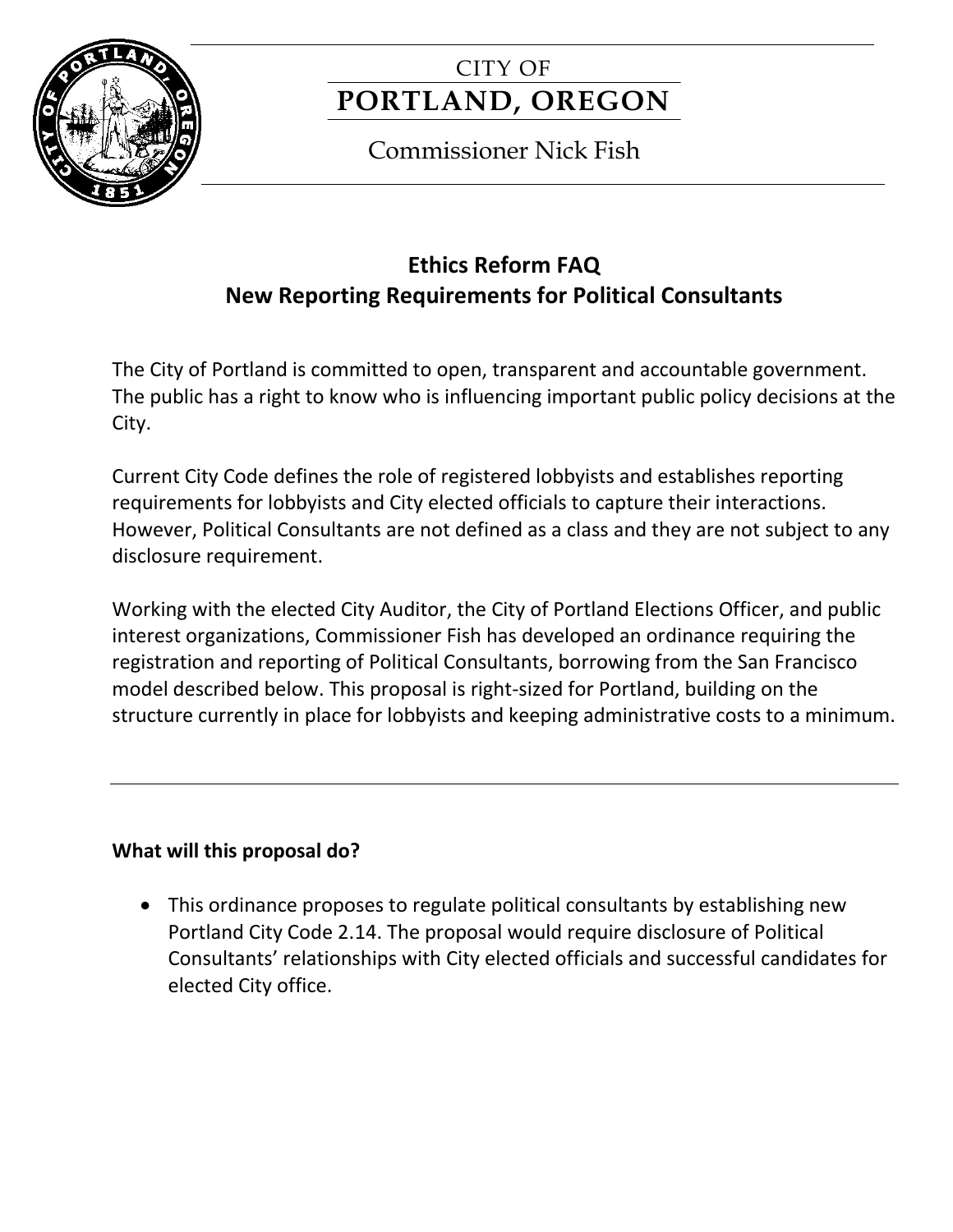#### **What is a Political Consultant?**

 A Political Consultant is a person or entity providing political consulting services to City elected officials or successful candidates in a City election. Services rendered by a Political Consultant may include, but are not limited to, advising in media strategy, analyzing polls and surveys, performing issues research, and shaping voter contact strategies.

### **Does the State of Oregon regulate Political Consultants?**

- Oregon does not directly regulate Political Consultants. The relationship between a Political Consultant and an elected official or successful candidate for elected office is not necessarily disclosed under State reporting requirements. Through the Secretary of State's office, Oregon requires political campaigns to report financial contributions and expenditures through an online database called ORESTAR. Campaign payments to a political consultant are recorded as expenditures (or in-kind contributions) through ORESTAR.
- However, there is an exception to this disclosure requirement. If a consultant is providing services "for which no compensation is asked or given" a campaign is not required to disclose the relationship.
- A Political Consultant's privileged access to an elected official or candidate for office exists because of the nature of their relationship, regardless of compensation. This ordinance proposes to close that gap by connecting disclosure to activity, not compensation.

# **Why is Portland proposing to regulate these legal activities?**

• Increased transparency in decision-making serves the public interest. Political Consultants have privileged, confidential access to City elected officials. In some cases, Political Consultants also act as registered lobbyists. Potential or actual conflicts of interest may arise when Political Consultants represent both the "buyer" and the "seller" in the same transaction.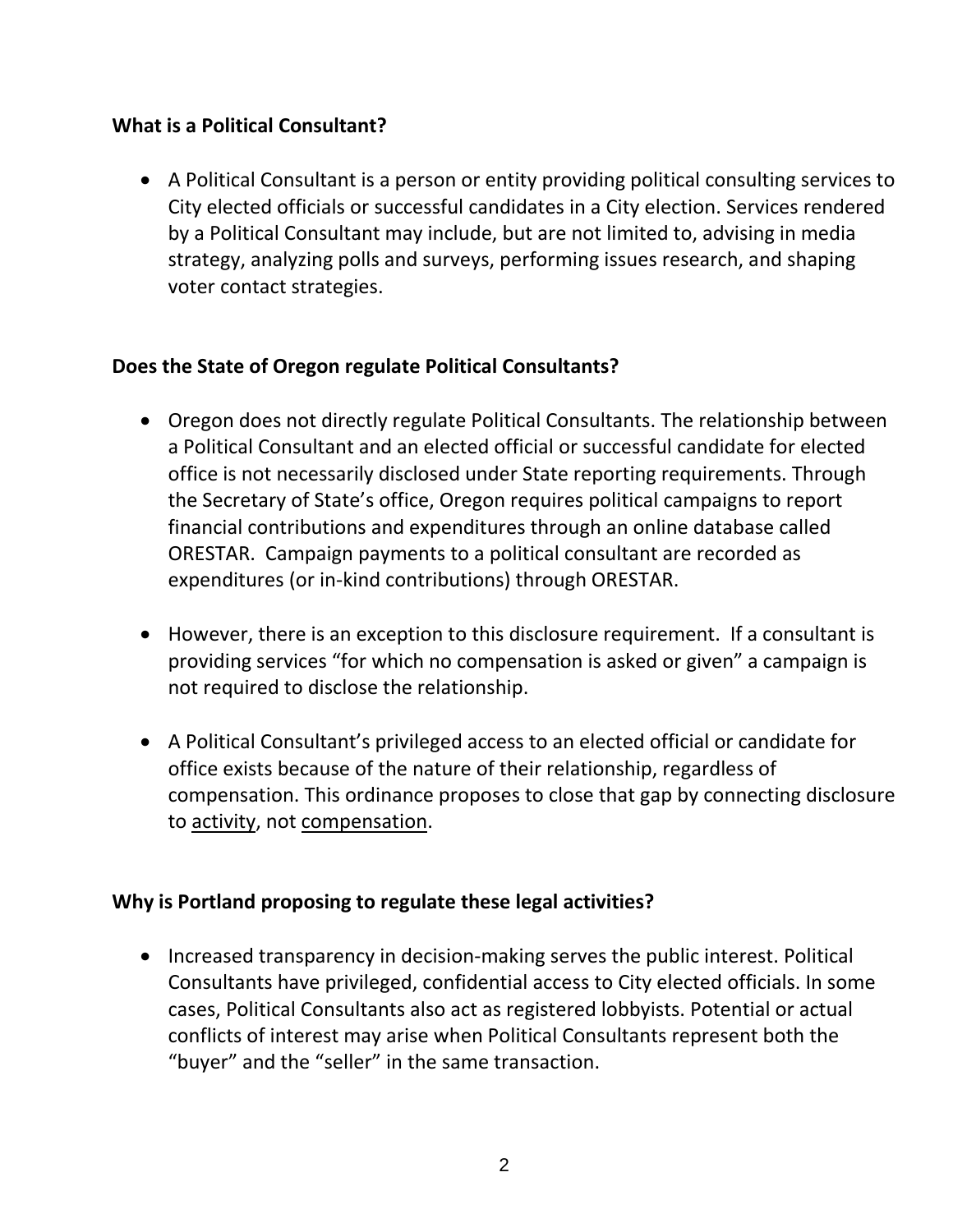### **Do other cities require registration of Political Consultants?**

 Yes. San Francisco is the national leader. They use the term "Campaign Consultant" and have adopted a comprehensive set of regulations, including a significant ongoing investment in compliance and enforcement.

# **The City of San Francisco prohibits "Campaign Consultants" from lobbying a City elected official for 60 months after their consultant status ends. Why isn't Portland proposing to do that?**

 At this time, we are not proposing to prohibit Political Consultants from serving as lobbyists and consultants at the same time, nor are we proposing a prohibition on lobbying after Consultant status ends. While this "blurring of the lines" can have negative consequences on accountability and transparency, the free speech provisions of the State of Oregon Constitution are very broad, and may limit our ability to regulate political behavior.

#### **Who helped to develop this proposal?**

- Commissioner Fish worked with the elected City Auditor and the City Elections Officer. This proposal builds on the structure currently in place for lobbyists and keeps administrative costs to a minimum.
- A variety of independent public interest groups were also consulted about this proposal. They include Common Cause Oregon, the Oregon League of Women Voters, American Civil Liberties Union (ACLU) of Oregon, Represent Us, and Portland Alliance for Democracy.

#### **Who will enforce the new regulations?**

 The City's independent, elected Auditor is charged with creating the administrative procedures to regulate Political Consultants and enforcing the new rules. These new requirements will take effect September 1, 2016.